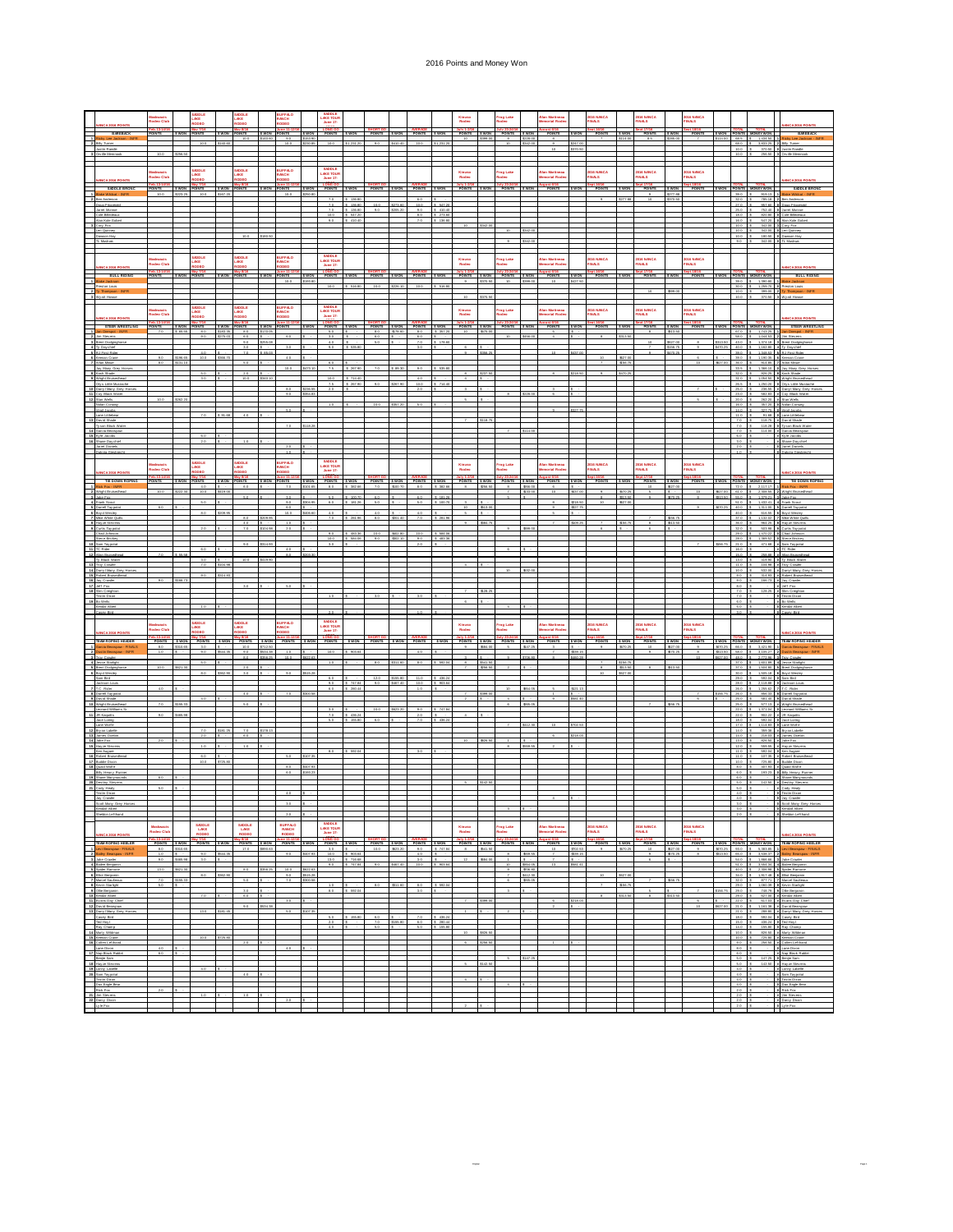## 2016 Points and Money Won

|                                                                                                                                                                                                                                                                                                                                                                                                                 |                                                                                                                                                                                                                                | askwacis<br>odeo Club           |                      | ADDLE<br>AKE<br>ODEO                                                                                                             |                      | <b>MDDLE</b><br>AKE<br>IODEO      |                                | SUFFÆO<br>IANCH<br>IODEO                                                                                        |          | SADDLE<br>LAKE TOUR<br>June 17- |                           |                       |                          |                                      |                          | Kinuso<br>Rodeo         |                         | Frog Lake<br>ideo               |                     | llan Martineau<br>Iemorial Rodec |                          | 2016 NANCA<br>FINALS |                         | 2016 NANCA<br>FINALS            |                            | IDIG NANCA<br>'INALS  |                                  |                                              |                                                                                                                             |                                                                                                                                                              |
|-----------------------------------------------------------------------------------------------------------------------------------------------------------------------------------------------------------------------------------------------------------------------------------------------------------------------------------------------------------------------------------------------------------------|--------------------------------------------------------------------------------------------------------------------------------------------------------------------------------------------------------------------------------|---------------------------------|----------------------|----------------------------------------------------------------------------------------------------------------------------------|----------------------|-----------------------------------|--------------------------------|-----------------------------------------------------------------------------------------------------------------|----------|---------------------------------|---------------------------|-----------------------|--------------------------|--------------------------------------|--------------------------|-------------------------|-------------------------|---------------------------------|---------------------|----------------------------------|--------------------------|----------------------|-------------------------|---------------------------------|----------------------------|-----------------------|----------------------------------|----------------------------------------------|-----------------------------------------------------------------------------------------------------------------------------|--------------------------------------------------------------------------------------------------------------------------------------------------------------|
|                                                                                                                                                                                                                                                                                                                                                                                                                 | LADIES BARREL RACING                                                                                                                                                                                                           | Feb.13-14/16<br>POINTS          |                      | S WON POINTS                                                                                                                     | \$ WON               | May 8/16<br>POINTS                |                                | S WON POINTS                                                                                                    | s wow    |                                 |                           |                       |                          | FONG 40 SWON POINTS SWON POINTS SWON |                          |                         |                         | POINTS SWON POINTS SWON         |                     | oust 6/16<br>POINTS              | \$ WON                   | est.16/16<br>POINTS  | <b>S WON</b>            | <u>ICL17/16</u><br>POINTS       | <b>SWON</b>                | apt.18/16<br>POINTS   |                                  |                                              |                                                                                                                             | S WON POINTS MONEY WON LADIES BARREL RACING                                                                                                                  |
| $\begin{array}{c} \begin{array}{c} \begin{array}{c} \begin{array}{c} \end{array} \\ \begin{array}{c} \end{array} \end{array} \end{array} \end{array} \end{array}$                                                                                                                                                                                                                                               | va Dodzinshorse - FINALI                                                                                                                                                                                                       |                                 |                      | 10.0<br>20                                                                                                                       | \$419.90<br>\$314.93 | 10.0<br>5.0<br>2.0                | \$419.00<br>tom or<br>\$314.93 | 4.0                                                                                                             |          | 6.0<br>80<br>$^{20}$            | \$ 215.46<br>\$454.50     | 7.0<br>50<br>20       | \$119.70                 | 7.0<br>5.0<br>20                     | \$ 335.16<br>\$ 119.7    | $\overline{2}$          | 537.25                  | $10 -$                          | 827.0               |                                  |                          |                      | \$627.00<br>\$156.7     |                                 | 627.00<br>\$156.7          |                       | \$627.00<br>\$156.75<br>\$470.25 |                                              | 89.0 \$ 4,544.47 \$<br>58.0 \$ 1.302.26 2<br>57.0 \$ 1.955.11 3                                                             | ny a Dodgingho                                                                                                                                               |
|                                                                                                                                                                                                                                                                                                                                                                                                                 | ammie Fox<br>Coral Crowchild                                                                                                                                                                                                   | 8.0                             | \$131.10             | 1.0<br>3.0                                                                                                                       |                      | $3.0 -$<br>6.0                    |                                | 10 <sub>10</sub><br>10.0<br>$20 -$                                                                              |          | 50<br>7.0                       | \$112.7<br>\$ 335.16      | 40<br>3.0             |                          | $-4.0$<br>3.0                        |                          |                         |                         |                                 |                     |                                  |                          |                      |                         |                                 |                            |                       |                                  | 51.0                                         |                                                                                                                             | 813.20 4 Cammie Fox<br>47.0 \$ 466.26 \$ Coral Crowchild                                                                                                     |
|                                                                                                                                                                                                                                                                                                                                                                                                                 | <b>Brand Onespo</b><br>$J$ . Fox                                                                                                                                                                                               | 3.0                             |                      | 5.0                                                                                                                              |                      |                                   |                                | 8.0                                                                                                             |          |                                 |                           |                       |                          |                                      |                          |                         |                         |                                 |                     |                                  |                          |                      |                         |                                 |                            |                       |                                  | 39.0<br>$370 - 8$                            | 1.202, 70                                                                                                                   | 466.45 6 Brand Onesoc<br>J. Fox                                                                                                                              |
| $\frac{1}{2}$                                                                                                                                                                                                                                                                                                                                                                                                   | <b>Ittens Lavall</b><br>Key is Ward<br>crira Wells                                                                                                                                                                             |                                 | $-05.5$              |                                                                                                                                  |                      |                                   |                                |                                                                                                                 |          | 9.0                             | \$ 574.50                 | 10.0                  | <b>SATA NO</b>           | 10.0                                 | \$042                    |                         |                         |                                 |                     |                                  |                          |                      |                         |                                 | 313.5                      |                       | \$313.50                         | 37.0                                         | 35.0 \$ 379.05 9 Kayla Ward<br>29.0 \$ 1.747.62 0                                                                           | 783.75 8 Britany Lavall<br><b>Catrina Wells</b>                                                                                                              |
| L                                                                                                                                                                                                                                                                                                                                                                                                               | iasi Buffalo<br>ios Meyer                                                                                                                                                                                                      |                                 | \$196.65             |                                                                                                                                  |                      |                                   |                                | $\frac{75}{50}$                                                                                                 | \$128.25 |                                 |                           |                       |                          |                                      |                          |                         | \$175.75                |                                 |                     |                                  |                          |                      |                         |                                 |                            |                       |                                  | 29.0 \$<br>29.0                              |                                                                                                                             | 500.65 # Alexi Buffalo<br>470.25 # Palge Meyer                                                                                                               |
| $\overline{a}$                                                                                                                                                                                                                                                                                                                                                                                                  | Salve Willams<br>ammi Jo Bird                                                                                                                                                                                                  |                                 |                      |                                                                                                                                  |                      |                                   |                                |                                                                                                                 |          | 10.0<br>4.0                     | \$ 694.25                 | 6.0<br>8.0            | 239.40                   | 6.0<br>9.0                           | \$ 215.46<br>\$ 574.50   |                         |                         |                                 |                     |                                  |                          |                      |                         |                                 |                            |                       |                                  | 21.0                                         | 013.95 0                                                                                                                    | 22.0 \$ 909.72 0 Salire Williams<br>Sammi Jo Bird                                                                                                            |
|                                                                                                                                                                                                                                                                                                                                                                                                                 | Tristin Bull<br>Keyey Branch                                                                                                                                                                                                   |                                 |                      |                                                                                                                                  |                      |                                   |                                |                                                                                                                 |          | 3.0                             |                           | 90                    |                          | 80                                   | 454.8                    |                         |                         |                                 |                     |                                  |                          |                      |                         |                                 |                            |                       |                                  | 200<br>20.0                                  |                                                                                                                             | 1.425.00 # Tristin Bull<br>813.96 B Kevey Bronch                                                                                                             |
|                                                                                                                                                                                                                                                                                                                                                                                                                 | Shary! Many chief<br>Colleen Crawler                                                                                                                                                                                           |                                 |                      |                                                                                                                                  |                      |                                   |                                | 9.0 \$354.75                                                                                                    |          |                                 |                           |                       |                          |                                      |                          |                         |                         |                                 |                     |                                  |                          |                      |                         |                                 |                            |                       |                                  | 14.0 5<br>9.05<br>80 <sup>5</sup>            | 104.95                                                                                                                      | 313.50 # Shary   Many chief<br>354.75 0 Coleen Crawler                                                                                                       |
| $\begin{array}{r} 13 \\ 14 \\ 15 \\ \hline 16 \\ 17 \end{array}$                                                                                                                                                                                                                                                                                                                                                | Jackie Cka<br>Traci Creighton<br>Rhonda Crowchild                                                                                                                                                                              | 6.0                             |                      |                                                                                                                                  | \$104.98             | 7.0                               |                                |                                                                                                                 |          |                                 |                           |                       |                          |                                      |                          |                         |                         |                                 |                     |                                  |                          |                      |                         |                                 |                            |                       |                                  | 7.0<br>6.05                                  | 104.95                                                                                                                      | Jackie Oka<br>Traci Creighton<br>Rhonda Crowchild                                                                                                            |
|                                                                                                                                                                                                                                                                                                                                                                                                                 | Rayne Bruisechead<br>Lacy Runner                                                                                                                                                                                               | $-4.0$                          |                      | 2.0                                                                                                                              |                      |                                   |                                |                                                                                                                 |          |                                 |                           |                       |                          |                                      |                          |                         |                         |                                 |                     |                                  |                          |                      |                         |                                 |                            |                       |                                  | 6.0<br>6.0                                   |                                                                                                                             | <b>Rayne Bruisedhead</b><br>acy Runner                                                                                                                       |
|                                                                                                                                                                                                                                                                                                                                                                                                                 | Cos Litfelight<br><b>Buffy Littlelight</b>                                                                                                                                                                                     |                                 |                      |                                                                                                                                  |                      | $4.0 -$                           |                                |                                                                                                                 |          |                                 |                           |                       |                          |                                      |                          |                         |                         |                                 |                     |                                  |                          |                      |                         |                                 |                            |                       |                                  | 5.0<br>4.0                                   |                                                                                                                             | Cee Littlelight<br><b># Buffy Littlelight</b>                                                                                                                |
| $\begin{array}{r} 13 \\ 12 \\ 20 \end{array}$                                                                                                                                                                                                                                                                                                                                                                   | Nevada Crane<br>Brittany Bird<br>Savannah Holi                                                                                                                                                                                 |                                 |                      |                                                                                                                                  |                      | 1.0                               |                                |                                                                                                                 |          |                                 |                           |                       |                          |                                      |                          |                         |                         |                                 |                     |                                  |                          |                      |                         |                                 |                            |                       |                                  | 3.0 <sub>5</sub><br>$3.0-5$                  |                                                                                                                             | · Nevada Crane<br>Britany Bird<br>Savannah Ho                                                                                                                |
|                                                                                                                                                                                                                                                                                                                                                                                                                 | Kristie Ward<br>Katie Dixon                                                                                                                                                                                                    |                                 |                      |                                                                                                                                  |                      |                                   |                                |                                                                                                                 |          |                                 |                           |                       |                          |                                      |                          |                         |                         |                                 |                     |                                  |                          |                      |                         |                                 |                            |                       |                                  | $2.0$ \$<br>1.0 <sub>5</sub><br>$10 - 5$     |                                                                                                                             | <b># Kristie Ward</b><br><b># Katie Dixon</b>                                                                                                                |
| $\overline{a}$                                                                                                                                                                                                                                                                                                                                                                                                  |                                                                                                                                                                                                                                |                                 |                      |                                                                                                                                  |                      |                                   |                                |                                                                                                                 |          | SADDLE<br>AKE TOUR              |                           |                       |                          |                                      |                          |                         |                         |                                 |                     |                                  |                          |                      |                         |                                 |                            |                       |                                  |                                              |                                                                                                                             |                                                                                                                                                              |
|                                                                                                                                                                                                                                                                                                                                                                                                                 | <b>NANCA 2016 POIL</b>                                                                                                                                                                                                         | skwacia<br>deo Clut             |                      | <b>UDDLE</b><br>JKE<br>IODEO                                                                                                     |                      | ADDLE<br>AKE<br>ODEO              |                                | IUFFÆO<br>IANCH<br>IODEO                                                                                        |          | June 17-                        |                           |                       |                          |                                      |                          | Kinuso<br>Rođeo         |                         | rog Lake                        |                     | lan Martineau<br>emorial Rode    |                          | 2016 NANCA<br>FINALS |                         | 016 NANCA<br>INALS              |                            | DIG NANCA<br>INALS    |                                  |                                              |                                                                                                                             | <b>MANCA 2016</b>                                                                                                                                            |
|                                                                                                                                                                                                                                                                                                                                                                                                                 | LADIES REFACAN<br><b>Teen Crawler - FIN</b>                                                                                                                                                                                    | <b>NTR</b><br>6.0               | wow                  | <b>HNTR</b><br>10.0                                                                                                              | t www<br>\$380.00    | <b>DINTR</b><br>$50 -$            | wow                            | <b>HNTR</b><br>$20 -$                                                                                           |          | <b>INSURE CWAR</b><br>8.0       | \$ 404.32                 | <b>POINTS</b><br>10.0 | <b>t wnw</b><br>\$425.60 | <b>POINTS</b><br>10.0                | <b>EWON</b><br>\$ 617.12 | <b>DOINTR</b><br>$\sim$ |                         | <b>DOUVER</b><br>$\tau$         | t wnw<br>\$147.25   | <b>POINTR</b><br>$\sim$          | <b>C WOM</b><br>\$228.00 | POINTS<br>$\sim$     | t wns<br>\$470.25       | <b>POINTS</b><br>$\overline{2}$ | t wns<br>\$470.25          | <b>POINTS</b><br>$-8$ | <b>EWON</b>                      |                                              | <b>POINTS MONEY WON</b><br>$51.50$ $80$ $5$ $1.65$ $70$                                                                     | $-127488$<br>deen Crawle                                                                                                                                     |
|                                                                                                                                                                                                                                                                                                                                                                                                                 | ermie Fox<br>ky Shade -                                                                                                                                                                                                        | 2.0<br>$rac{80}{100}$           | \$246.53<br>\$164.35 |                                                                                                                                  |                      | 9.0<br>10.0 \$355.70              | tors or                        | $\begin{array}{c} 20 \\ 40 \end{array}$                                                                         | \$354.83 | 20                              |                           | 7.0                   | \$106.40                 | 5.0                                  | \$105.40                 |                         |                         | 10<br>$\overline{\phantom{a}}$  | ban.or<br>\$294.50  |                                  |                          |                      | \$156.75<br>\$313.50    | $10-10$                         | <b>LEST OF</b><br>\$156.75 | $\mathcal{F}$         |                                  | 64.0                                         | 2.107.11<br>$\begin{array}{ccccccccc}\n&3156.75 & 57.0 & 5 & 1,607.38 \\ &5470.25 & 53.0 & 5 & 2,147.95\n\end{array}$       | Cammie Fox<br>Glev Shade -                                                                                                                                   |
|                                                                                                                                                                                                                                                                                                                                                                                                                 | lestry Steven<br>Cos Littleight                                                                                                                                                                                                | 7.0                             | \$328.70<br>\$ 82.18 | 7.0<br>8.0                                                                                                                       | \$190.00             | 7.0                               | \$21.68                        |                                                                                                                 |          |                                 |                           |                       |                          |                                      |                          |                         |                         |                                 |                     |                                  | \$455.00                 |                      | \$627.0                 |                                 |                            |                       |                                  |                                              |                                                                                                                             | Destry Steven<br>42.0 \$ 819.86 \$ Cee Littlelight                                                                                                           |
|                                                                                                                                                                                                                                                                                                                                                                                                                 | Skiles Dixon<br>Kristie Ward<br>PJ Fax                                                                                                                                                                                         | 2.0                             |                      | 6.0                                                                                                                              |                      |                                   |                                | 80<br>3.0                                                                                                       | \$236.55 |                                 |                           |                       |                          |                                      |                          |                         |                         |                                 | \$441.75            |                                  | \$114.00                 |                      |                         |                                 | \$313.50                   | $\epsilon$            |                                  | 29.0<br>25.0                                 | 33.0 \$ 313.50 \$ Skiles Dison<br>$\begin{array}{r l} \hline 792.30 & \textbf{7} \\ \hline 969.00 & \textbf{8} \end{array}$ | Kristie Ward<br>PJ Fox                                                                                                                                       |
|                                                                                                                                                                                                                                                                                                                                                                                                                 | <b>Julie Dodginghor</b><br>Lexi Rabbit                                                                                                                                                                                         | 4.5                             |                      |                                                                                                                                  |                      |                                   |                                |                                                                                                                 |          | 6.0<br>4.0                      | \$ 191.52                 | 50<br>80              | \$212.80                 | 6.0<br>$80 -$                        | \$121.5<br>\$ 404.32     |                         | \$313.5                 |                                 |                     |                                  |                          |                      |                         |                                 |                            |                       |                                  | 25.0 \$                                      | 24.5 \$ 617.12 # Lexi Rabbit                                                                                                | 636.54 9 Julie Dodginghor                                                                                                                                    |
| $\frac{1}{2}$ $\frac{1}{2}$ $\frac{1}{2}$ $\frac{1}{2}$ $\frac{1}{2}$ $\frac{1}{2}$ $\frac{1}{2}$ $\frac{1}{2}$ $\frac{1}{2}$ $\frac{1}{2}$ $\frac{1}{2}$ $\frac{1}{2}$ $\frac{1}{2}$ $\frac{1}{2}$ $\frac{1}{2}$ $\frac{1}{2}$ $\frac{1}{2}$ $\frac{1}{2}$ $\frac{1}{2}$ $\frac{1}{2}$ $\frac{1}{2}$ $\frac{1}{2}$                                                                                             | Brittany Bird<br>Sallye Williams                                                                                                                                                                                               |                                 |                      |                                                                                                                                  |                      |                                   |                                |                                                                                                                 |          | 7.0                             | 5.0 \$ 106.40<br>5.297.92 | 20<br>0.3             | \$319.20                 | 2.0 \$ 510.72<br>7.0                 | \$ 297.92                |                         |                         |                                 |                     |                                  |                          |                      |                         |                                 |                            |                       |                                  | 20.0                                         | 23.0 \$ 206.32                                                                                                              | 936.32 0 Brittery Bird<br>935.84 0 Saly e William                                                                                                            |
|                                                                                                                                                                                                                                                                                                                                                                                                                 | Ray en Shade<br>Katrina Wells<br>honda Crowd                                                                                                                                                                                   |                                 |                      |                                                                                                                                  | \$285.00             |                                   |                                |                                                                                                                 |          | 10.0                            | \$ 617.12                 |                       |                          | $-4.0$                               |                          |                         |                         |                                 |                     |                                  |                          |                      |                         |                                 |                            |                       |                                  | 13.5                                         | $470.25$ 0                                                                                                                  | 17.0 \$ 465.35 # Raven Shade<br>14.0 \$ 617.12 0 Katrina Wells<br>thonda Crowch                                                                              |
|                                                                                                                                                                                                                                                                                                                                                                                                                 | nee Dixo<br>and Onespo                                                                                                                                                                                                         |                                 |                      |                                                                                                                                  |                      |                                   |                                |                                                                                                                 |          |                                 |                           |                       |                          |                                      |                          |                         |                         |                                 |                     |                                  |                          |                      |                         |                                 |                            |                       |                                  | $130 - 1$<br>12.0                            | 156.75                                                                                                                      | <b>Urnee Dixo</b><br><b>#</b> Brand Onespo                                                                                                                   |
| $\frac{1}{2}$                                                                                                                                                                                                                                                                                                                                                                                                   | Katelin Comean<br>water Heavy Ro                                                                                                                                                                                               |                                 |                      |                                                                                                                                  |                      |                                   |                                |                                                                                                                 |          | 9.0                             | \$ 510.72                 |                       |                          |                                      |                          |                         |                         |                                 |                     |                                  |                          |                      |                         |                                 |                            |                       |                                  | $12.0$ $5$<br>10.0                           | 510.72 0                                                                                                                    | Katelin Conserv<br>avzivno Heavy                                                                                                                             |
|                                                                                                                                                                                                                                                                                                                                                                                                                 | os Meyer<br>die Dixon                                                                                                                                                                                                          |                                 |                      |                                                                                                                                  |                      |                                   |                                | 60<br>10.0                                                                                                      | HZ3      |                                 |                           |                       |                          |                                      |                          |                         |                         |                                 |                     |                                  |                          |                      |                         |                                 |                            |                       |                                  | $10.0$ 5<br>10.0                             | 473.1                                                                                                                       | Relations Has<br><b>Calle Dison</b>                                                                                                                          |
| $\frac{17}{18}$                                                                                                                                                                                                                                                                                                                                                                                                 | Rayne Bruised Head<br><b>Sherris McArthur</b><br>nny Bruised He                                                                                                                                                                |                                 |                      |                                                                                                                                  |                      |                                   |                                | 7.0                                                                                                             | \$118.28 |                                 |                           |                       |                          |                                      |                          |                         |                         |                                 |                     |                                  |                          |                      |                         |                                 |                            |                       |                                  | 7.0 \$<br>6.0<br>50 <sup>2</sup>             |                                                                                                                             | 118.25 # Rayne Bruised Hea<br><b># Sherris McArthur</b><br>terry Bruised H                                                                                   |
|                                                                                                                                                                                                                                                                                                                                                                                                                 |                                                                                                                                                                                                                                |                                 |                      | SADDLE                                                                                                                           |                      | SADDLE                            |                                | UFFAO                                                                                                           |          |                                 |                           |                       |                          |                                      |                          |                         |                         |                                 |                     |                                  |                          |                      |                         |                                 |                            |                       |                                  |                                              |                                                                                                                             |                                                                                                                                                              |
|                                                                                                                                                                                                                                                                                                                                                                                                                 |                                                                                                                                                                                                                                | <i>ikwacis</i><br>odeo Club     |                      | <b>AKE</b><br>DEO                                                                                                                |                      | <b>AKE</b><br>DEC                 |                                | <b>ANCH</b><br><b>OBEC</b>                                                                                      |          |                                 |                           |                       |                          |                                      |                          | Kinuso<br>Rodeo         |                         | Irag Lake<br>Iedeo              |                     | lan Martineau<br>sorial Rode     |                          | 2016 NANCA<br>FINALS |                         | 2016 NANCA<br><b>FINALS</b>     |                            | DIG NANCA<br>'INALS   |                                  |                                              |                                                                                                                             |                                                                                                                                                              |
|                                                                                                                                                                                                                                                                                                                                                                                                                 | SR. BREAKAWAY                                                                                                                                                                                                                  | OINTS                           | <b>S WON</b>         | POINTS                                                                                                                           | s was                | <b>POINTS</b>                     | <b>S WON</b>                   | <b>POINTS</b><br>30 <sup>7</sup>                                                                                | \$ WON   | POINTS SWON                     | \$ 275.50                 | 20                    | \$205.63                 | POINTS SWON POINTS SWON              |                          | POINTS SWON             |                         | POINTS SWON                     |                     | POINTS                           | <b>S WON</b>             | POINTS               | <b>S WON</b><br>\$156.7 | POINTS                          | s won                      | POINTS                |                                  | $720 - 5$                                    | SWON POINTS MONEY WON                                                                                                       | <b>SR. BREAKAWAY</b>                                                                                                                                         |
|                                                                                                                                                                                                                                                                                                                                                                                                                 | vie Yellowbird<br>Watson Kaguitta Sr.                                                                                                                                                                                          |                                 |                      | 2.0                                                                                                                              |                      |                                   |                                | 25                                                                                                              |          | $rac{80}{7.0}$<br>10.0          | \$137.75<br>\$ 551.00     | 7.0                   | \$63.55                  | 50                                   |                          |                         |                         |                                 |                     |                                  |                          |                      | \$313.5                 |                                 |                            |                       |                                  |                                              | 2,030.64 1                                                                                                                  | \$527.00 46.0 \$ 1,691.95 3 Watson Keguits St                                                                                                                |
|                                                                                                                                                                                                                                                                                                                                                                                                                 | Lawrence Crawler<br>Leo Poucette<br>Alan Bruiseche                                                                                                                                                                             |                                 |                      | 3.0                                                                                                                              |                      | 6.0                               |                                |                                                                                                                 |          | 60                              |                           | 100                   | \$275.50                 |                                      | \$413.2                  |                         |                         |                                 |                     |                                  |                          |                      |                         |                                 | \$470.25<br>51136          |                       | \$470.25<br>\$313.50             |                                              | 41.0 \$ 1.315.75                                                                                                            | 44.0 \$ 1.044.53 4 Lawrence Crawler<br>Leo Poucette                                                                                                          |
|                                                                                                                                                                                                                                                                                                                                                                                                                 | arcy Dixon<br>Curtis Tay poted                                                                                                                                                                                                 |                                 |                      | 60                                                                                                                               |                      | $7.0 -$                           | \$76.01                        | 8.0                                                                                                             |          |                                 |                           |                       |                          |                                      |                          |                         |                         |                                 | 227.0               |                                  |                          |                      |                         |                                 |                            |                       |                                  | $39.0$ \$                                    | 769.50<br>$1.199.85 - 7.1$                                                                                                  | Darcy Dixon<br>33.0 \$ 512.05 \$ Curtis Tay potal                                                                                                            |
|                                                                                                                                                                                                                                                                                                                                                                                                                 | Jeff Fox<br>mell Taypote                                                                                                                                                                                                       |                                 |                      |                                                                                                                                  |                      | 5.0<br>10.0                       |                                | 7.0<br>$10 -$                                                                                                   | 104.50   |                                 |                           |                       |                          |                                      |                          |                         |                         |                                 |                     |                                  |                          |                      |                         |                                 |                            |                       |                                  | $320 - 5$                                    | 320 S. 107205 4 541 For                                                                                                     | 772.83 9 Damel Taypolat<br>228.00 # Greg Tay Young Ma                                                                                                        |
|                                                                                                                                                                                                                                                                                                                                                                                                                 | Greg Two Young Me<br>Marlin Poucette                                                                                                                                                                                           |                                 |                      |                                                                                                                                  |                      | 9.0                               |                                | 4.0                                                                                                             |          | $9.0 -$                         | \$413.2                   |                       |                          | 40                                   |                          |                         |                         |                                 |                     |                                  |                          |                      |                         |                                 |                            |                       |                                  | 30.0                                         |                                                                                                                             | 19.0 \$ 413.25 # Marin Poucette                                                                                                                              |
| $\begin{array}{c} 13 \\ 14 \\ 15 \end{array}$                                                                                                                                                                                                                                                                                                                                                                   | Ken Augure<br>meli Croy<br>ider Ramon                                                                                                                                                                                          |                                 |                      |                                                                                                                                  |                      |                                   |                                |                                                                                                                 |          | 2.0                             |                           |                       |                          | 8.0                                  |                          |                         |                         |                                 |                     |                                  |                          |                      |                         |                                 |                            |                       |                                  | 18.0<br>$170 - 1$                            |                                                                                                                             | 413.25 0 Ken August<br>13.45 B Not August<br>530.10 B Damel Crowch<br>365.75 B Spider Ramone                                                                 |
|                                                                                                                                                                                                                                                                                                                                                                                                                 | Hank Shade<br>ennis Ward                                                                                                                                                                                                       |                                 |                      | 5.0                                                                                                                              |                      |                                   |                                |                                                                                                                 |          | 4.0                             |                           |                       |                          |                                      |                          |                         |                         |                                 |                     |                                  |                          |                      |                         |                                 |                            |                       |                                  | 15.0 \$<br>13.0 \$                           | $300.65$ $+$                                                                                                                | 152.00 # Hank Shade<br><b>Dennis Ward</b>                                                                                                                    |
| $\begin{array}{c} 16 \\ 11 \\ 16 \end{array}$                                                                                                                                                                                                                                                                                                                                                                   | bassa<br>Art Wildman<br>Rudy McLean                                                                                                                                                                                            |                                 |                      | 20                                                                                                                               |                      |                                   |                                |                                                                                                                 |          |                                 |                           |                       |                          |                                      |                          |                         |                         |                                 |                     |                                  |                          |                      |                         |                                 |                            |                       |                                  | $\frac{120}{120}$ \$                         | 208.05 #                                                                                                                    | # At Widman<br># Rudy McLean                                                                                                                                 |
| $\begin{array}{r} 12 \\ 20 \\ 21 \end{array}$                                                                                                                                                                                                                                                                                                                                                                   | Keith Johnson<br>Lloy d Chalif our<br>Robert Wells                                                                                                                                                                             |                                 | \$235.13             |                                                                                                                                  |                      |                                   |                                |                                                                                                                 |          |                                 |                           |                       |                          |                                      |                          |                         |                         |                                 |                     |                                  |                          |                      |                         |                                 |                            |                       |                                  | $11.0 - 5$<br>10.0<br>9.0                    | 235.13                                                                                                                      | <b># Keith Johnson</b><br>400.90 # Lloyd Chalifou<br>Robert Wells                                                                                            |
| $\overline{z}$                                                                                                                                                                                                                                                                                                                                                                                                  | imes Oxebis<br>Jordan Bruisechea                                                                                                                                                                                               |                                 | \$ 78.38             |                                                                                                                                  |                      |                                   |                                |                                                                                                                 |          |                                 |                           |                       |                          |                                      |                          |                         |                         |                                 |                     |                                  |                          |                      |                         |                                 |                            |                       |                                  | 8.0<br>7.0                                   | 78.35 8                                                                                                                     | James Oxebin<br>Jordan Bruisedh                                                                                                                              |
| $\overline{z}$                                                                                                                                                                                                                                                                                                                                                                                                  | Mike Tatsey<br>Snyder Fox<br>Evans Day Chief                                                                                                                                                                                   |                                 |                      |                                                                                                                                  |                      |                                   |                                | 6.0<br>5.0                                                                                                      |          |                                 |                           |                       |                          |                                      |                          |                         |                         |                                 |                     |                                  |                          |                      |                         |                                 |                            |                       |                                  | $6.0$ 5<br>$5.0$ $5$                         |                                                                                                                             | Mks Tatsey<br>Snyder Fox<br>Evans Day Chie                                                                                                                   |
| 3                                                                                                                                                                                                                                                                                                                                                                                                               | Pat Fox                                                                                                                                                                                                                        | 4.0                             |                      |                                                                                                                                  |                      |                                   |                                |                                                                                                                 |          |                                 |                           |                       |                          |                                      |                          |                         |                         |                                 |                     |                                  |                          |                      |                         |                                 |                            |                       |                                  | $4.0-5$                                      |                                                                                                                             | 0 Pat Fox                                                                                                                                                    |
| $\overline{a}$                                                                                                                                                                                                                                                                                                                                                                                                  | gene Creighton<br>Cliff ord Wells<br>m Bird                                                                                                                                                                                    | 3.0                             |                      |                                                                                                                                  |                      |                                   |                                |                                                                                                                 |          |                                 |                           |                       |                          |                                      |                          |                         |                         |                                 |                     |                                  |                          |                      |                         |                                 |                            |                       |                                  | $3.0$ 5<br>3.0<br>3.0 <sub>5</sub>           |                                                                                                                             | <b>0</b> Eugene Creighto<br>0 Cifford Wells<br>0 Sam Bird                                                                                                    |
|                                                                                                                                                                                                                                                                                                                                                                                                                 | alaV sula                                                                                                                                                                                                                      |                                 |                      |                                                                                                                                  |                      |                                   |                                |                                                                                                                 |          |                                 |                           |                       |                          |                                      |                          |                         |                         |                                 |                     |                                  |                          |                      |                         |                                 |                            |                       |                                  | $2.0$ 5                                      |                                                                                                                             | <b>0</b> Gus Valle                                                                                                                                           |
|                                                                                                                                                                                                                                                                                                                                                                                                                 |                                                                                                                                                                                                                                | odeo Club                       |                      | <b>MODLE</b><br>AKE<br><b>DEO</b>                                                                                                |                      | <b>MODLE</b><br>AKE<br><b>DEO</b> |                                | UFFALO<br>ANCH<br>opeo                                                                                          |          | SADDLE<br>AKE TOUP<br>June 17-  |                           |                       |                          |                                      |                          | Kinuso<br>Rodeo         |                         | rog Lake<br>Iedeo               |                     | lan Martineau<br>emorial Rode    |                          | 2016 NANCA<br>FINALS |                         | 1016 NANCA<br>'INALS            |                            | DIG NANCA<br>INALS    |                                  |                                              |                                                                                                                             |                                                                                                                                                              |
|                                                                                                                                                                                                                                                                                                                                                                                                                 | <b><i>RICA 2016 POINT</i></b><br><b>SE TEMI ROBING HEADER</b>                                                                                                                                                                  |                                 |                      | <b>ININTE</b>                                                                                                                    |                      | <b>POINTS</b>                     |                                | <b>ININTS</b>                                                                                                   |          | <b>INHER</b>                    |                           | POINTR                |                          | POINTS                               | ţ                        |                         |                         | DCENTS                          |                     |                                  |                          |                      |                         | POINTS                          |                            |                       |                                  |                                              | nwsy wn                                                                                                                     | <b><i>IANCA 2016 POI</i></b><br><b>30 TEAM BORING HEAD!</b>                                                                                                  |
|                                                                                                                                                                                                                                                                                                                                                                                                                 | ames Oxebin<br>Famell Taypotat<br>Jeff Fox                                                                                                                                                                                     | 11.0                            |                      | 17.0<br>5.0<br>5.0                                                                                                               | \$142.50             | 5.0<br>7.0                        | \$142.50                       | 2.0                                                                                                             |          | 14.0<br>7.0                     | 447.45                    | 16.0                  |                          | 16.0<br>4.0                          | 595.0                    |                         | \$300.6                 | $\overline{z}$<br>16            |                     |                                  |                          |                      |                         | 10<br>$\epsilon$                |                            |                       | \$627.00                         | 54.0<br>51.0                                 | 2,667.6<br>65.0 \$ 1.935.63 2<br>1.325.25 3 Jeff Fox                                                                        | lames Oxebin<br>Jameš Taypota                                                                                                                                |
|                                                                                                                                                                                                                                                                                                                                                                                                                 | Merie Yellowbird<br>Marvin Yellowhom                                                                                                                                                                                           | 10.0                            | \$323.00             | 2.0                                                                                                                              | \$213.75             | 2.0                               | 57.25<br>\$213.75              | 80                                                                                                              |          | 3.0<br>40                       |                           |                       |                          | 2.0<br>6.0                           |                          |                         | \$100.23                | $\overline{4}$                  |                     |                                  |                          |                      |                         |                                 |                            | $\circ$               | \$470.25<br>\$313.50             |                                              | 46.0 \$ 1,220.75                                                                                                            | Maria Yallowbird                                                                                                                                             |
|                                                                                                                                                                                                                                                                                                                                                                                                                 | <b>Wright Bruisedhead</b><br>Rudy McLean                                                                                                                                                                                       | 8.0                             | \$161.50             |                                                                                                                                  |                      | 10.0                              | \$285.00                       | 6.0<br>4.0                                                                                                      |          |                                 |                           |                       |                          |                                      |                          | $10 -$<br>$\sim$        | \$400.90<br>\$200.45    | $\overline{2}$                  | \$360.57<br>\$240.3 |                                  |                          |                      |                         |                                 |                            |                       |                                  |                                              |                                                                                                                             | 44.0 \$ 622.73 \$ Marvin Yalkashom<br>35.0 \$ 1,045.43 6 Wright Bruisechead<br>34.0 \$ 602.30 7 Rudy McLean                                                  |
|                                                                                                                                                                                                                                                                                                                                                                                                                 | Marvin Bigatony<br>Sam Bird                                                                                                                                                                                                    | $70 -$                          | \$ 80.75             |                                                                                                                                  |                      | 6.0                               |                                |                                                                                                                 |          | 8.0                             | \$ 298.30                 | 10.0                  |                          | 10.0                                 | \$ 596.6                 |                         |                         |                                 |                     |                                  |                          |                      |                         |                                 | \$313.50                   |                       |                                  | 25.0                                         | 31.0 \$ 850.25 \$<br>1,193.20                                                                                               | 8 Marvin Bigston<br>8 Sam Bird                                                                                                                               |
| $\begin{array}{c}\n\phantom{00}3\phantom{0}3\phantom{0}3\phantom{0}4\phantom{0}\phantom{0}5\phantom{0}4\phantom{0}\phantom{0}5\phantom{0}4\phantom{0}\phantom{0}5\phantom{0}4\phantom{0}\phantom{0}5\phantom{0}4\phantom{0}\phantom{0}5\phantom{0}4\phantom{0}\phantom{0}5\phantom{0}4\phantom{0}\phantom{0}5\phantom{0}5\phantom{0}5\phantom{0}5\phantom{0}5\phantom{0}5\phantom{0}5\phantom{0}5\phantom{0}5\$ | Ken Augare<br>Dennis Ward                                                                                                                                                                                                      | $3.0 -$<br>6.0                  |                      |                                                                                                                                  |                      | 5.0<br>40 <sup>2</sup>            |                                | 7.0                                                                                                             | 104.50   | 10.0                            | \$ 596.60                 | 8.0                   | \$149.15                 | 8.0                                  | \$ 298.30                |                         |                         |                                 |                     |                                  |                          |                      |                         |                                 |                            |                       | teat 75                          | 24.0                                         | 25.0 \$ 1,044.05 0 Ken Augure<br>313.50                                                                                     | 25.0 \$ 332.50 9 Dennis Ward                                                                                                                                 |
| $\overline{1}$                                                                                                                                                                                                                                                                                                                                                                                                  | Greg Two Young Me<br>Hank Shade<br><b>Darrell Crowchild</b>                                                                                                                                                                    |                                 |                      |                                                                                                                                  |                      |                                   |                                |                                                                                                                 |          |                                 |                           |                       |                          |                                      |                          |                         |                         |                                 |                     |                                  |                          |                      |                         |                                 |                            |                       |                                  | 14.0<br>13.0 \$                              | 627.00                                                                                                                      | Greg Two Young Mi<br>Hank Shade<br>120.18 # Danel Crowchild                                                                                                  |
| $\overline{a}$                                                                                                                                                                                                                                                                                                                                                                                                  | Ted Host<br>Traci Valle                                                                                                                                                                                                        |                                 |                      |                                                                                                                                  |                      |                                   |                                |                                                                                                                 |          | 2.0                             |                           |                       |                          | 5.0                                  |                          |                         |                         |                                 |                     |                                  |                          |                      |                         |                                 |                            |                       |                                  | $12.0$ \$<br>11.0                            | 149.15 0                                                                                                                    | 0 Ted Hoyt<br>haci Valle                                                                                                                                     |
|                                                                                                                                                                                                                                                                                                                                                                                                                 | ius Vale<br>gene Creig                                                                                                                                                                                                         |                                 |                      |                                                                                                                                  |                      |                                   |                                | 5.0                                                                                                             |          |                                 |                           |                       |                          |                                      |                          |                         |                         |                                 |                     |                                  |                          |                      |                         |                                 |                            |                       |                                  | $10.0$ 5<br>5.0                              | 418.00 0                                                                                                                    | Gos Vale<br>Lugane Cre                                                                                                                                       |
| $\frac{1}{2}$                                                                                                                                                                                                                                                                                                                                                                                                   | Leo Poucette<br>Martin Rider<br>at Fox                                                                                                                                                                                         |                                 |                      |                                                                                                                                  |                      |                                   |                                |                                                                                                                 |          |                                 |                           |                       |                          |                                      |                          |                         |                         |                                 |                     |                                  |                          |                      |                         |                                 |                            |                       |                                  | 6.0 5<br>2.0<br>$\sim$                       |                                                                                                                             | <b># Leo Poucette</b><br><b># Martin Ride</b><br>Pat For                                                                                                     |
|                                                                                                                                                                                                                                                                                                                                                                                                                 |                                                                                                                                                                                                                                |                                 |                      | SADDLE                                                                                                                           |                      | SADDLE                            |                                | <b>BUFFALO</b>                                                                                                  |          |                                 |                           |                       |                          |                                      |                          |                         |                         |                                 |                     |                                  |                          |                      |                         |                                 |                            |                       |                                  |                                              |                                                                                                                             |                                                                                                                                                              |
|                                                                                                                                                                                                                                                                                                                                                                                                                 |                                                                                                                                                                                                                                | todeo Club                      |                      | LAKE<br>RODEO                                                                                                                    |                      | LAKE<br>RODEO                     |                                | RANCH<br>RODEO                                                                                                  |          | SADDLE<br>AKE TOUI<br>June 17-  |                           |                       |                          |                                      |                          | Kinuso<br>Rodeo         |                         | frog Lake<br>tedeo              |                     | llan Martineau<br>Iemorial Rodes |                          | 2016 NANCA<br>FINALS |                         | 2016 NANCA<br>FINALS            |                            | DIG NANCA<br>'INALS   |                                  |                                              |                                                                                                                             |                                                                                                                                                              |
|                                                                                                                                                                                                                                                                                                                                                                                                                 | <b>NAVCA2016 POINTS<br/> SR. TEAN ROPING HEELE!<br/> 1 Marcel Sauhasus - INFR<br/> 2 Keith Johnson<br/> 3 Evans Day chief</b>                                                                                                  | $9.0$ \$242.25<br>10.0 \$323.00 |                      | $\begin{array}{r}\n10.0 \\ 10.0 \\ \hline\n7.0 \\ \end{array}\n\quad\n\begin{array}{r}\n5285.00 \\ \hline\n5.71.25\n\end{array}$ |                      |                                   | 8.0 \$142.50                   |                                                                                                                 |          |                                 |                           |                       |                          | 120 \$447.45                         |                          |                         |                         | $\frac{100 \times 23 - 24}{15}$ |                     | <b>August 6/16</b>               |                          |                      |                         |                                 | \$627.00                   |                       |                                  |                                              |                                                                                                                             |                                                                                                                                                              |
|                                                                                                                                                                                                                                                                                                                                                                                                                 |                                                                                                                                                                                                                                |                                 |                      | 2.0                                                                                                                              | \$213.75             | 17.0                              | \$356.25                       | $\begin{array}{c cc} 10.0 & 5418.00 \\ 3.0 & 5 & \cdot \\ \hline 15.0 & 5313.50 \\ \end{array}$<br>8.0 \$209.00 |          |                                 |                           |                       |                          | 3.0                                  | $5 - 1$                  |                         | 10 \$400.90<br>\$100.23 |                                 | \$360.53            | $\overline{2}$                   | \$342.0                  |                      |                         |                                 | \$470.25                   |                       | \$470.25                         |                                              |                                                                                                                             | PURTIES MONET WORK 1 STATE IN MARKET WAS ARRESTED FOR THE TREE TO STATE IN A 2012 WAS ARRESTED FOR THE TREE ON A 12 STATE IN A 2012 WAS ARRESTED BY CHARGED. |
|                                                                                                                                                                                                                                                                                                                                                                                                                 |                                                                                                                                                                                                                                | 8.0                             | \$161.50             | 60                                                                                                                               |                      |                                   |                                | 20                                                                                                              |          | 50                              |                           | 6.0                   |                          | 7.0                                  |                          | $\tau$                  | \$300.68                |                                 |                     |                                  | 456.00                   |                      | \$470.25                |                                 | \$313.50                   |                       | \$313.50                         |                                              |                                                                                                                             | 42.0 \$ 1,453.45 4 Marvin Yellowbird<br>40.0 \$ 614.18 \$ Darry Dixon<br>34.0 \$ 931.00 \$ Marin Poucette<br>33.0 \$ 836.95 7 Spider Ramone                  |
|                                                                                                                                                                                                                                                                                                                                                                                                                 |                                                                                                                                                                                                                                | 2.0                             |                      | 80                                                                                                                               | \$142.5              |                                   | 213.7                          |                                                                                                                 |          | 10.0 \$ 596.60                  |                           | $80 -$                | \$149.15                 | 80 \$ 298.30                         |                          |                         |                         | 14.                             | \$480.70            |                                  |                          |                      |                         |                                 |                            |                       |                                  |                                              |                                                                                                                             | 25.0 \$ 1.044.05 0 Ray August                                                                                                                                |
|                                                                                                                                                                                                                                                                                                                                                                                                                 | 3 Evans Day:chief<br>4 Mary's Velockhid<br>5 Darcy Dison<br>6 Marin Poucette<br>7 Spider Ramonte<br>8 Watson Kaquitta<br>5 Markon Kaquitta<br>5 Markon Kaquitta<br>10 Janua Pharické<br>10 Janua Pharické<br>10 Janua Pharické | 70                              | 50.75                |                                                                                                                                  |                      |                                   |                                |                                                                                                                 |          | 20                              | \$47.45                   | 7.0                   | \$74.58                  | 7.0                                  | \$ 149.15                |                         |                         |                                 |                     |                                  |                          |                      |                         |                                 | \$156.7                    |                       | \$156.75                         | 25.0 \$<br>$23.0$ \$                         |                                                                                                                             | 394.25 & Watson Keguits<br>671.15 & Earl Littlechid                                                                                                          |
|                                                                                                                                                                                                                                                                                                                                                                                                                 |                                                                                                                                                                                                                                |                                 |                      |                                                                                                                                  |                      |                                   |                                | 50<br>4.0                                                                                                       |          |                                 |                           |                       |                          |                                      |                          |                         |                         |                                 |                     |                                  |                          |                      |                         |                                 |                            |                       | \$627.00                         | 20.0 \$<br>17.0                              |                                                                                                                             | 627.00 9 James Plain Eagle<br>20.0 \$ 627.00 # Jame Startisht                                                                                                |
|                                                                                                                                                                                                                                                                                                                                                                                                                 | 10 Jesse Statist<br>11 Art Wildman<br>Leo Poucette<br>12 Snyder Fox                                                                                                                                                            |                                 |                      |                                                                                                                                  |                      |                                   |                                |                                                                                                                 |          |                                 |                           |                       |                          |                                      |                          |                         |                         |                                 |                     |                                  |                          |                      |                         |                                 |                            |                       |                                  | $16.0 - 5$<br>15.0                           |                                                                                                                             |                                                                                                                                                              |
|                                                                                                                                                                                                                                                                                                                                                                                                                 | Leonard William<br>Keith Tatsay<br>13 Van Pourette<br>Leonard Williams Sr.                                                                                                                                                     |                                 |                      |                                                                                                                                  |                      |                                   |                                |                                                                                                                 |          | $20 -$<br>7.0                   | \$142.15                  | 5.0                   |                          | 8.0<br>40                            |                          |                         |                         |                                 |                     |                                  |                          |                      |                         |                                 |                            |                       |                                  | 15.0 \$<br>11.0                              |                                                                                                                             | O Leonard Williams St.<br>140.15 0 Keith Tatsey                                                                                                              |
|                                                                                                                                                                                                                                                                                                                                                                                                                 | Bruce Dixon<br>Bruce Dixon<br>14 Greg Two Young Men                                                                                                                                                                            | $50 -$                          |                      |                                                                                                                                  |                      |                                   |                                | $1.0 -$                                                                                                         |          |                                 |                           |                       |                          |                                      |                          |                         |                         |                                 | 120.1               |                                  |                          |                      |                         |                                 |                            |                       |                                  | $\frac{100}{80}$ = $\frac{5}{8}$<br>$50 - 5$ | 120.1                                                                                                                       | # Van Poucette<br>Creo Two Young Men                                                                                                                         |
| i.                                                                                                                                                                                                                                                                                                                                                                                                              | Kelvin Fox<br>Darrell Crowchild                                                                                                                                                                                                | 4.0<br>$10^{-1}$                |                      |                                                                                                                                  |                      |                                   |                                |                                                                                                                 |          |                                 |                           |                       |                          |                                      |                          |                         |                         |                                 |                     |                                  |                          |                      |                         |                                 |                            |                       |                                  | 4.0<br>10 <sup>2</sup>                       |                                                                                                                             | <b>O</b> Kelvin Fox<br><b>Danel Crowchild</b>                                                                                                                |
| ۰                                                                                                                                                                                                                                                                                                                                                                                                               |                                                                                                                                                                                                                                |                                 |                      |                                                                                                                                  |                      |                                   |                                |                                                                                                                 |          |                                 |                           |                       |                          |                                      |                          |                         |                         |                                 |                     |                                  |                          |                      |                         |                                 |                            |                       |                                  |                                              |                                                                                                                             |                                                                                                                                                              |